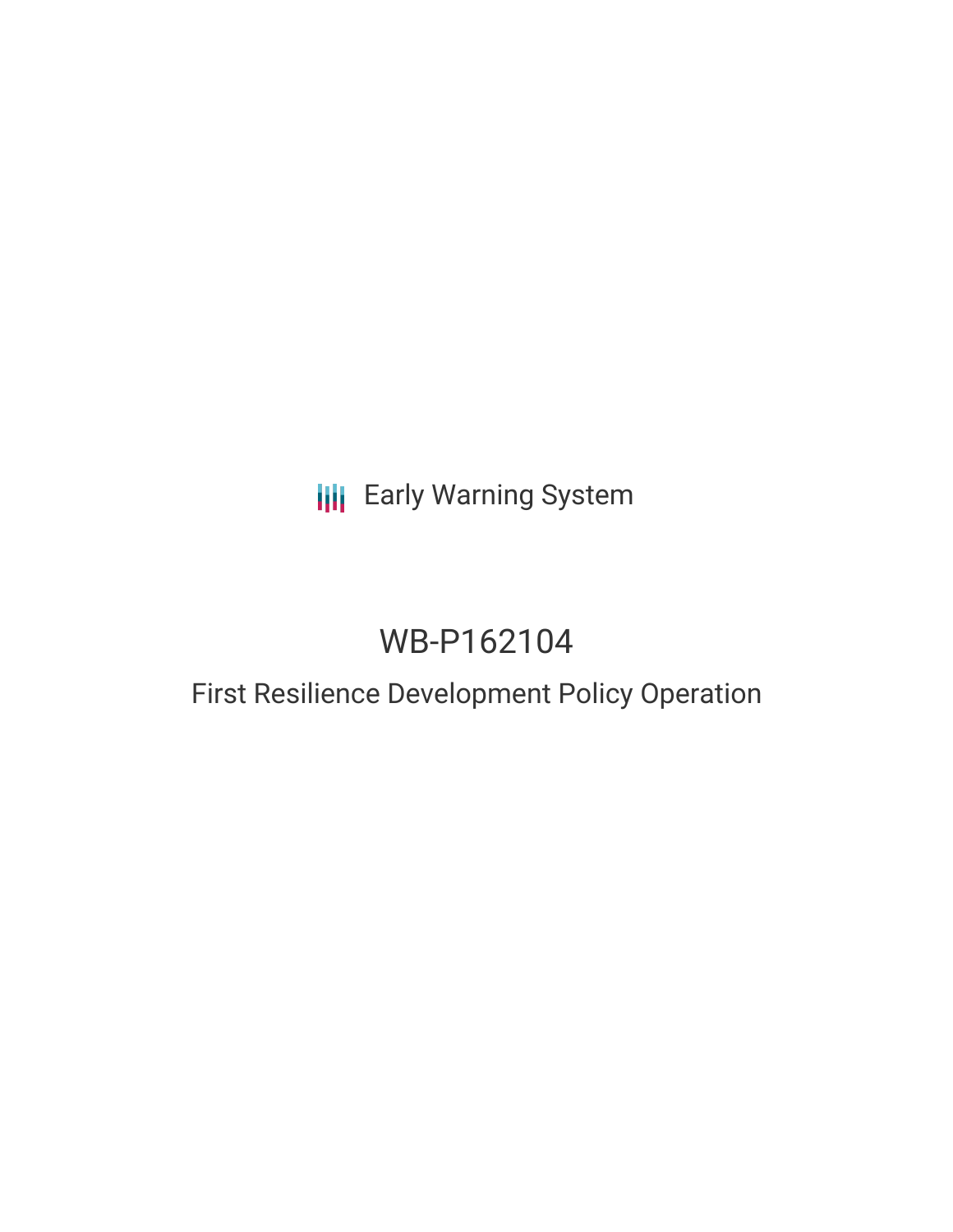

#### **Quick Facts**

| <b>Countries</b>               | Samoa               |
|--------------------------------|---------------------|
| <b>Financial Institutions</b>  | World Bank (WB)     |
| <b>Status</b>                  | Active              |
| <b>Bank Risk Rating</b>        | U                   |
| <b>Voting Date</b>             | 2017-10-31          |
| <b>Borrower</b>                | Government of Samoa |
| <b>Sectors</b>                 | Law and Government  |
| <b>Investment Type(s)</b>      | Loan                |
| <b>Investment Amount (USD)</b> | $$5.00$ million     |
| <b>Project Cost (USD)</b>      | $$5.00$ million     |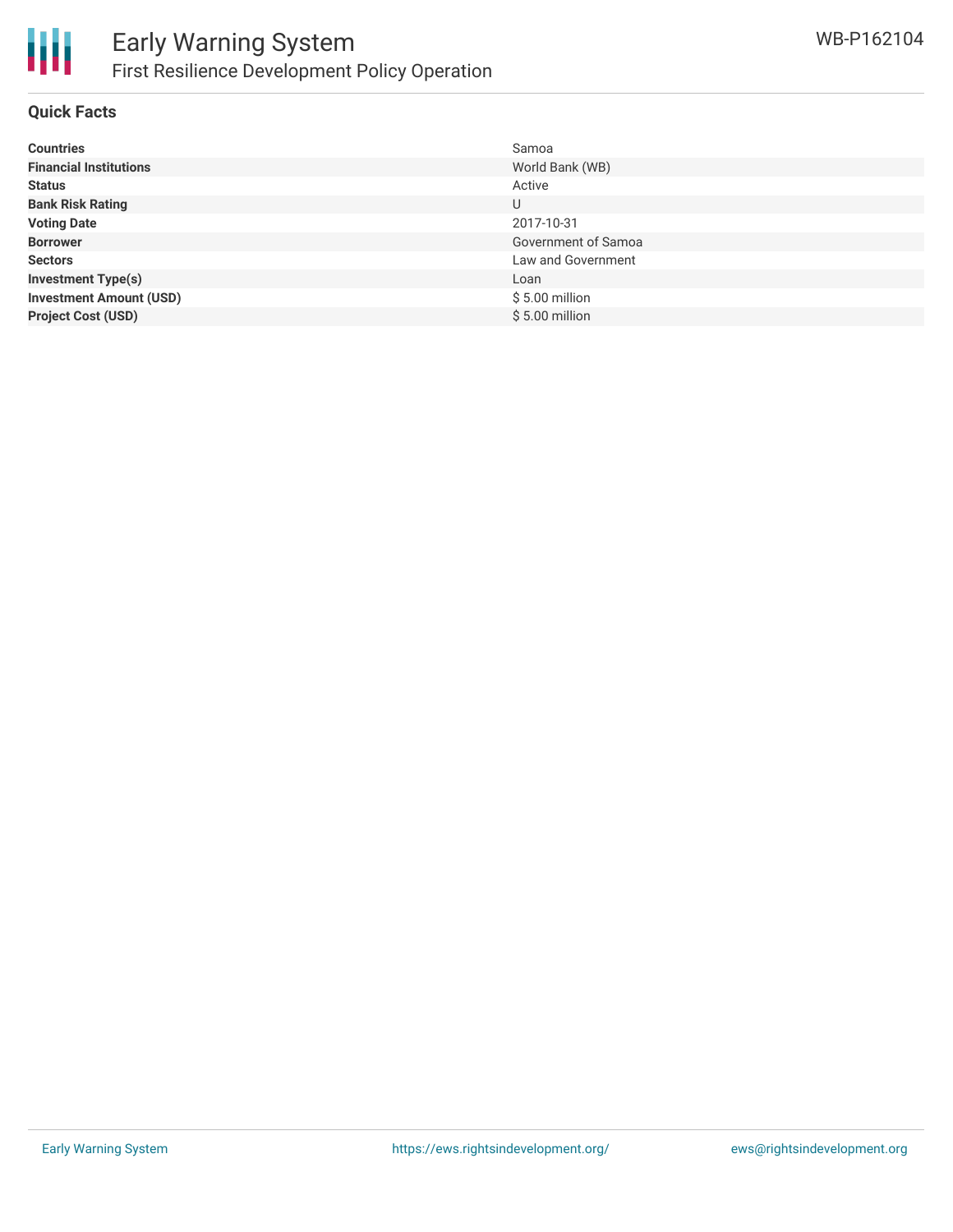

#### **Project Description**

The project aimed at boosting the resilience of Samoa to some of the majorrisks threatening its sustainable growth and development. The proposed operation will strengthen Samoa's macroeconomic and financial resilience, including through increasingrevenue collection to help build the fiscal buffers necessary to respond to external shocks. It will also support the Government of Samoa's (Government) efforts to increase Samoa's resilience to the effects of climate change, natural disasters, and non-communicable diseases (NCDs). Under the proposed operation, the World Bank (WB) will continue to support the implementation of reforms that have been prioritized by the Government, and that are closely aligned with target areas identified in the Strategy for the Development of Samoa 2017–2020 (SDS), including economic sustainability and business development, improved health outcomes, and climate and disaster resilience.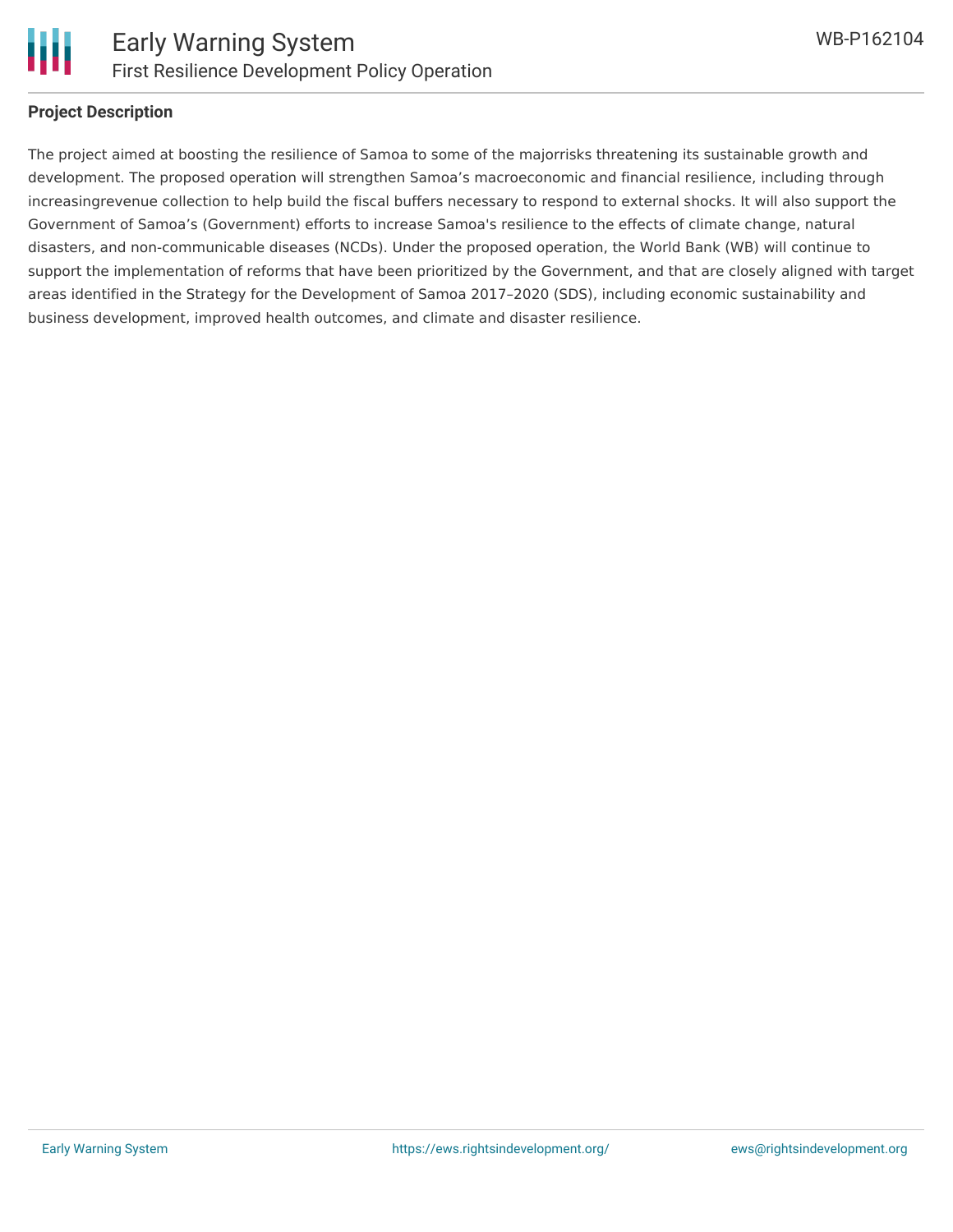

#### **Investment Description**

World Bank (WB)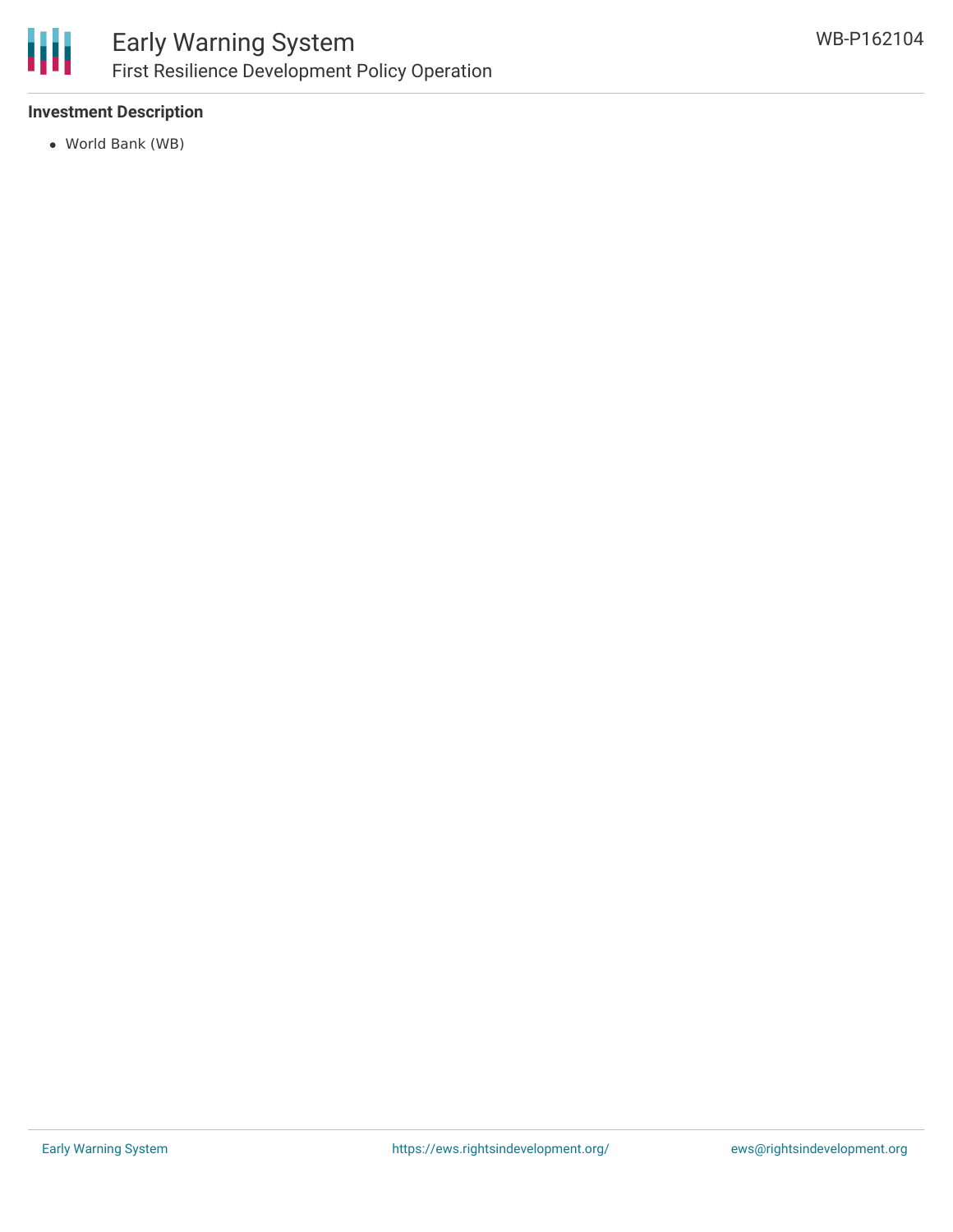#### **Contact Information**

ACCOUNTABILITY MECHANISM OF WORLD BANK

The World Bank Inspection Panel is the independent complaint mechanism and fact-finding body for people who believe they are likely to be, or have been, adversely affected by a World Bank-financed project. If you submit a complaint to the Inspection Panel, they may investigate to assess whether the World Bank is following its own policies and procedures for preventing harm to people or the environment. You can contact the Inspection Panel or submit a complaint by emailing ipanel@worldbank.org. You can learn more about the Inspection Panel and how to file a complaint at: http://ewebapps.worldbank.org/apps/ip/Pages/Home.aspx.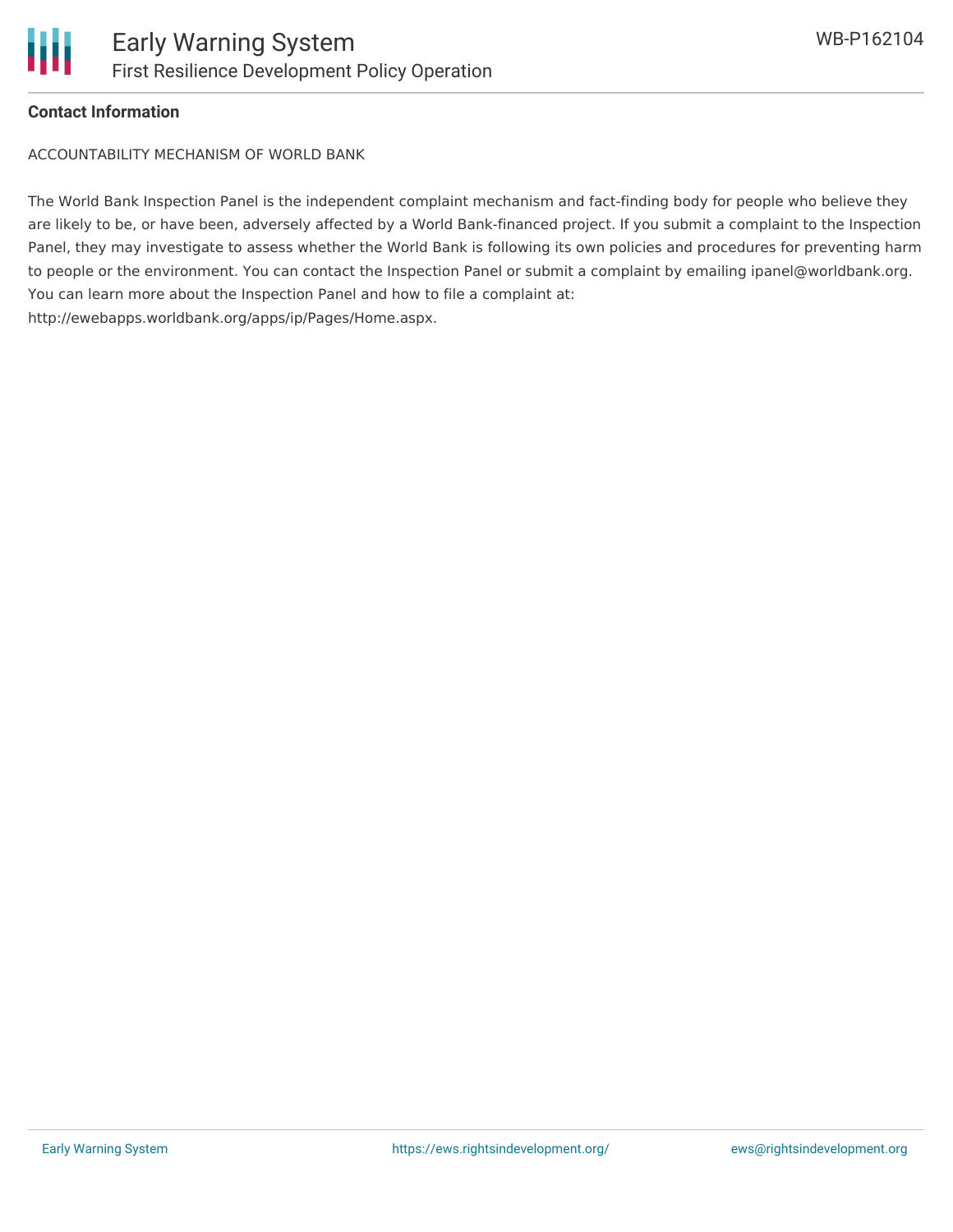

#### **Bank Documents**

- Samoa First Growth and Resilience [Development](https://ewsdata.rightsindevelopment.org/files/documents/04/WB-P162104_UUcxLuG.pdf) Policy Operation (English) [\[Original](http://documents.worldbank.org/curated/en/859871506955926844/pdf/120156-PGID-P162104-Appraisal-stage-PUBLIC-Disclosed-10-2-2017.pdf) Source]
- Samoa First Growth and Resilience [Development](https://ewsdata.rightsindevelopment.org/files/documents/04/WB-P162104_r6iMX6J.pdf) Policy Operation (English) [\[Original](http://documents.worldbank.org/curated/en/682551498225573007/pdf/116692-PGID-P162104-Box402915B-PUBLIC-Disclosed-6-23-2017.pdf) Source]
- Samoa First Growth and Resilience [Development](https://ewsdata.rightsindevelopment.org/files/documents/04/WB-P162104_SgfRy8T.pdf) Policy Operation (English) [\[Original](http://documents.worldbank.org/curated/en/682551498225573007/pdf/116692-PGID-P162104-Box402915B-PUBLIC-Disclosed-6-23-2017.pdf) Source]
- Samoa First Resilience [Development](https://ewsdata.rightsindevelopment.org/files/documents/04/WB-P162104.pdf) Policy Operation Project (English) [\[Original](http://documents.worldbank.org/curated/en/294881509717975947/pdf/Samoa-First-Resilience-DPO-Negotiated-Program-Document-clean-10102017.pdf) Source]